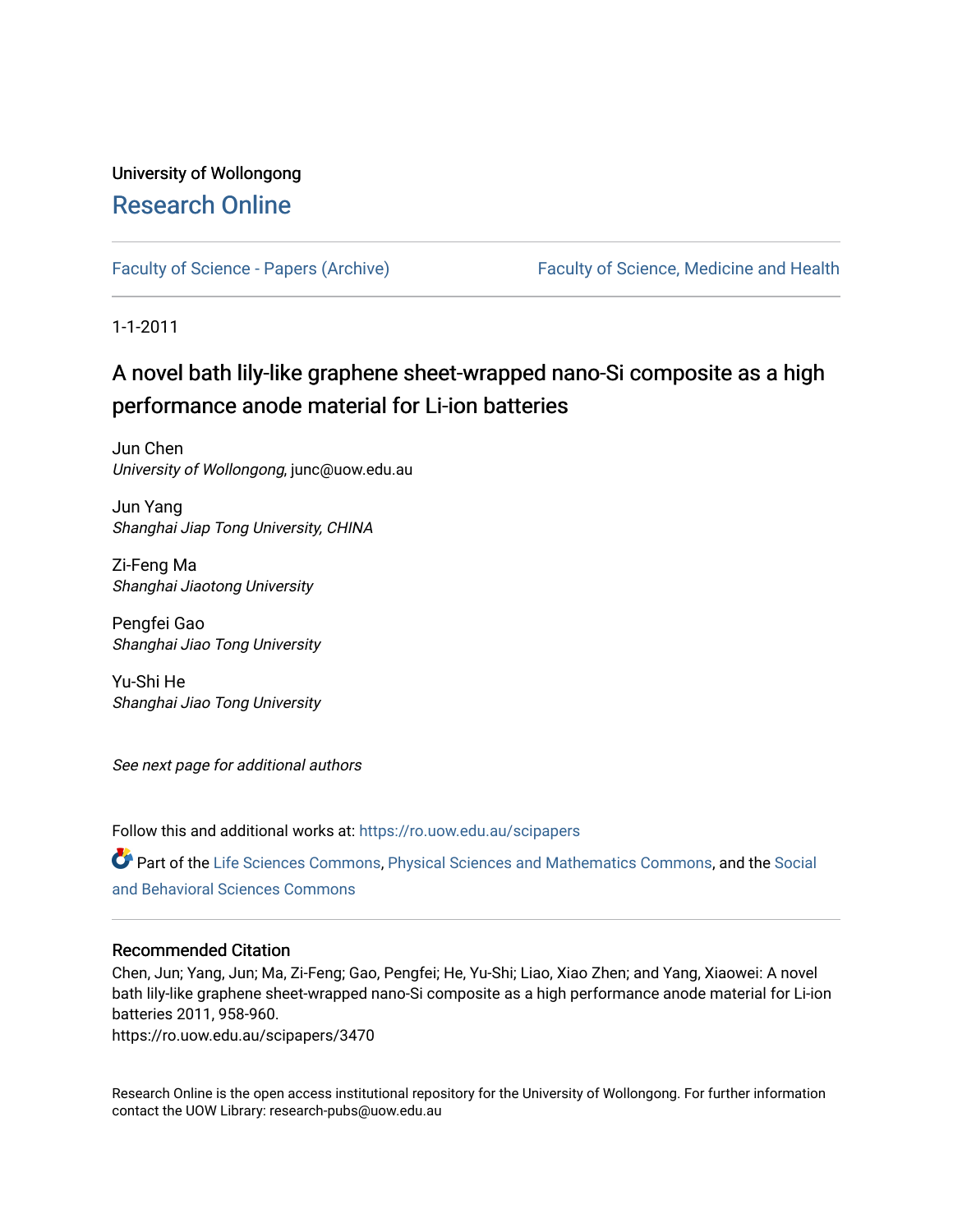## A novel bath lily-like graphene sheet-wrapped nano-Si composite as a high performance anode material for Li-ion batteries

### Abstract

"A novel bath lily-like graphene sheet-wrapped nano-Si composite synthesized via a simple spray drying process exhibits a high reversible capacity of 1525 mAh g(-1) and superior cycling stability, which could be attributed to a synergistic effect between highly conductive graphene sheets and active nanoparticles in the open nano/micro-structure."

#### Keywords

novel, bath, lily, like, graphene, sheet, wrapped, nano, composite, high, performance, anode, material, for, ion, batteries

#### **Disciplines**

Life Sciences | Physical Sciences and Mathematics | Social and Behavioral Sciences

#### Publication Details

He, Y., Gao, P., Chen, J., Yang, X., Liao, X., Yang, J. & Ma, Z. 2011, 'A novel bath lily-like graphene sheetwrapped nano-Si composite as a high performance anode material for Li-ion batteries', RSC Advances, vol. 1, no. 6, pp. 958-960.

#### Authors

Jun Chen, Jun Yang, Zi-Feng Ma, Pengfei Gao, Yu-Shi He, Xiao Zhen Liao, and Xiaowei Yang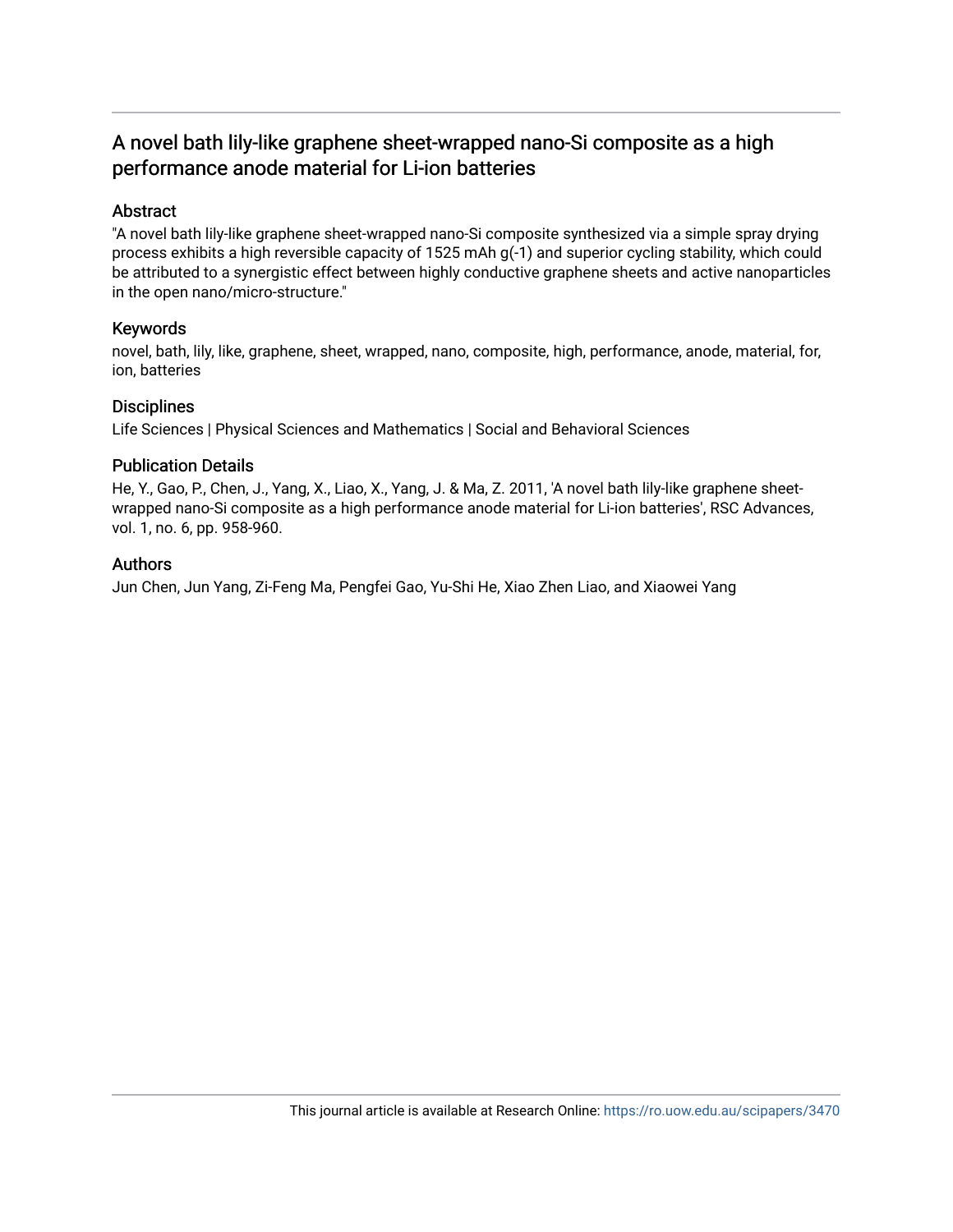Cite this: RSC Advances, 2011, 1, 958–960

# www.rsc.org/advances **COMMUNICATION**

## A novel bath lily-like graphene sheet-wrapped nano-Si composite as a high performance anode material for Li-ion batteries†

Yu-Shi He,<sup>a</sup> Pengfei Gao,<sup>a</sup> Jun Chen,<sup>b</sup> Xiaowei Yang,<sup>a</sup> Xiao-Zhen Liao,<sup>a</sup> Jun Yang<sup>\*a</sup> and Zi-Feng Ma<sup>\*a</sup>

Received 8th July 2011, Accepted 9th August 2011 DOI: 10.1039/c1ra00429h

A novel bath lily-like graphene sheet-wrapped nano-Si composite synthesized via a simple spray drying process exhibits a high reversible capacity of 1525 mAh  $g^{-1}$  and superior cycling stability, which could be attributed to a synergistic effect between highly conductive graphene sheets and active nanoparticles in the open nano/micro-structure.

To meet the increasing demands in electric vehicles, energy storage and portable electronics, rechargeable lithium ion batteries with high energy density and long lifespan have received particular attention.<sup>1</sup> The conventional graphite anode is still insufficient to meet the demand due to its low theoretical specific capacity  $(372 \text{ mA} \text{h} \text{ g}^{-1})$ .<sup>2</sup> Silicon is one of the most promising anode materials on account of its acceptable cost, low alloy potential, and the highest known theoretical capacity of about 4200 mAh  $g^{-1}$  for Li storage.<sup>3</sup> However, Si anodes show large volume changes upon lithiation and delithiation, which could cause its pulverization and loss of electrical contact between the active particles, resulting in low power capability and rapid capacity fading.<sup>4</sup> In order to accommodate the volume change of Si during cycling, great efforts have been undertaken, such as the nanonization of Si-based materials (including nanowires, nanosperes, nanotubes,  $\eta$  etc.), and the preparation of various Si/C composites.8

Recently, graphene as a kind of novel carbonaceous material has attracted worldwide attention since it was first reported in 2004.<sup>9</sup> Although graphene can not substitute for graphite as an anode material for lithium ion batteries due to its large initial irreversible capacity loss, relatively high charge/discharge plateau and limited cycling stability,<sup>10</sup> it could be an excellent substrate to accommodate active materials owing to its unique two-dimensional nanostructure with high electronic conductivity, $^{11}$  superior mechanical properties, $^{12}$ excellent chemical tolerance,<sup>13</sup> and high surface area (theoretical value of 2630 m<sup>2</sup>  $g^{-1}$ ).<sup>14</sup> In this respect, various graphene-based

Fax: +86-21-5474 7667; Tel: +86-21-5474 7667

composites for Li-ion batteries have been prepared, such as TiO<sub>2</sub>/graphene,<sup>15</sup> Co<sub>3</sub>O<sub>4</sub>/graphene,<sup>16</sup> SnO<sub>2</sub>/graphene,<sup>17</sup> Co(OH)<sub>2</sub> graphene,<sup>18</sup> Mn<sub>3</sub>O<sub>4</sub>/graphene,<sup>19</sup> Li<sub>4</sub>Ti<sub>5</sub>O<sub>12</sub>/graphene,<sup>20</sup> Fe<sub>3</sub>O<sub>4</sub>/graphene,<sup>21</sup> LiFePO<sub>4</sub>/graphene,<sup>22</sup> etc. The cycling performance and rate capability of these materials are obviously improved. Graphene in the materials could not only improve the electrical conductivity of the overall electrode, but also effectively buffer the volume change of the active particles and lessen the strain caused by the volume variation during cycling. More recently, several groups reported the synthesis and electrochemical behavior of Si/graphene materials.<sup>23</sup> Although the positive effect of graphene is revealed in these articles, some basic problems in the preparation technology and composite structures still need to be solved. For example, it was very difficult to disperse nano-Si particles in the graphene matrix and obtain a homogeneous composite only by using mortar mixing or mechanical blending.<sup>23a,b</sup> On the other hand, a high specific capacity over 2000 mAh  $g^{-1}$  and stable cycling performance can be achieved for carbon coated silicon–graphene granules prepared by a two-step chemical vapor deposition method.23<sup>e</sup> However, the high-cost vapor deposition procedure using extremely flammable silane as raw material may hinder its large scale production. **PUSC Advances**<br>
Clie this *SSC Advances*. 2011. I, 958-960<br>
Wewerscorg/advances<br> **A novel bath hily-like graphene sheet-wrapped nano-Si composite as a high<br>
performance anode material for Li-ion batteries†<br>
Yu-Shi He," P** 

> Herein, we make use of commercialized Si powder and a simple spray drying method to prepare a novel bath lily-like graphene sheetwrapped nano-Si (GS-Si) composite anode material for lithium ion batteries. In our procedure, no surfactant, no filtration or washing processes and no high vacuum conditions are required. It is safe and environmentally friendly. The obtained GS-Si composite possesses an open nano/micro-structure, in which nanosized Si particles are uniformly dispersed and wrapped in the GS matrix. The GS not only constitutes a good conducting network, but also provides enough void spaces to accommodate the volume change of Si and prevent the aggregation of nano-Si particles during cycling. As a result, the GS-Si composite exhibits a reversible capacity of above 1500 mAh  $g^{-1}$  up to 30 cycles and good rate performance. What is far more important is that the effective structure design and simple synthesis route open a new way to massively produce useful graphene-based composite materials.

> As shown in Scheme 1, the overall preparation process of the bath lily-like graphene sheet-wrapped nano-Si (GS-Si) composite involves three steps: First, nano-Si powder is sonicated with graphene oxide (GO) in deionized water. Second, the mixture is spray-dried to form graphene oxide-wrapped nano-Si (GO-Si) composite microparticles. Finally, the obtained GO-Si composite is reduced in a stream of

<sup>&</sup>lt;sup>a</sup>Institute of Electrochemical and Energy Technology, Department of Chemical Engineering, Shanghai Jiao Tong University, Shanghai, 200240, China. E-mail: yangj723@sjtu.edu.cn; zfma@sjtu.edu.cn;

<sup>&</sup>lt;sup>b</sup>Intelligent Polymer Research Institute, ARC Centre of Excellence for Electromaterials Science, Australian Institute of Innovative Materials, Innovation Campus, University of Wollongong, Wollongong, NSW, 2522, Australia

<sup>{</sup> Electronic Supplementary Information (ESI) available: Experimental details and supplementary figures. See DOI: 10.1039/c1ra00429h/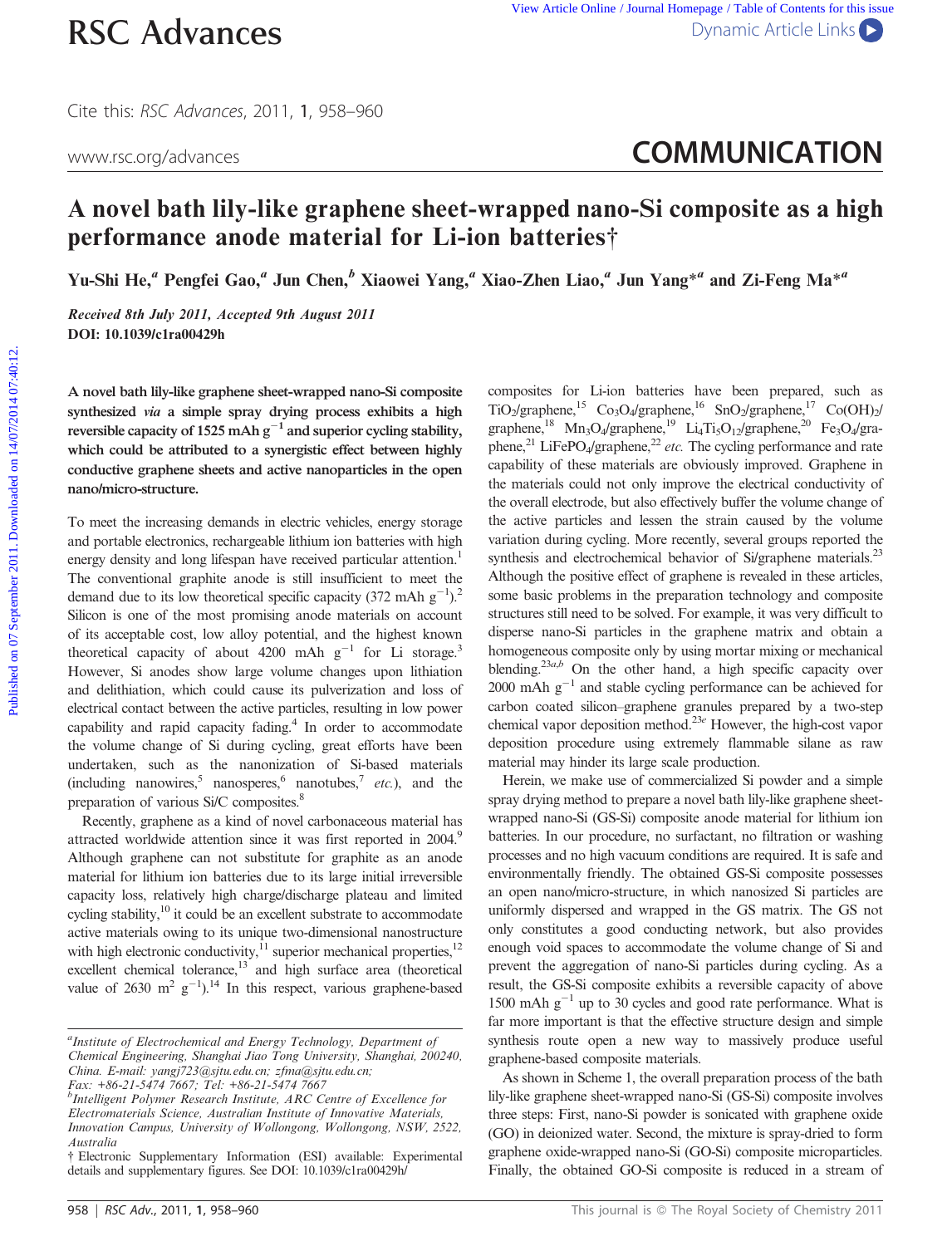

Scheme 1 Schematic of the formation process of bath lily-like graphene sheet-wrapped nano-Si (GS-Si) composite.



Fig. 1 (a) X-Ray diffraction patterns for GS, Si, GO-Si composite, and GS-Si composite. (b) Raman spectra for GS, Si, and GS-Si composite.

hydrogen/argon (20 : 80) at 700 °C for 3 h to convert to the bath lilylike GS-Si composite.

The XRD pattern in Fig. 1a shows a weak graphite (002) diffraction peak at about  $26^{\circ}$  for as-synthesized pristine GS. For the GS-Si composite, the major diffraction peaks are consistent with the pure Si and the broad diffraction peak between about  $24^{\circ}$  and  $28^{\circ}$  is attributed to GS. Furthermore, the peak of GO at about  $11^{\circ}$  could not been detected in the GS-Si composite, $^{23d}$  which indicates that GO has been reduced to GS during the thermal treatment. The Raman spectrum of the GS-Si composite in Fig. 1b exhibits a maximal peak at around  $516 \text{ cm}^{-1}$ , which corresponds to the characteristic peak of pure Si. Another two broad peaks at about 1325 and 1597  $cm^{-1}$  are respectively associated with the disorderinduced D band and the graphitic G band of the carbon structure,  $^{23e}$ which are in accordance with the Raman peaks of pristine GS. The weight fraction of GS in the GS-Si composite was determined to be 19.1% via thermogravimetric analysis (TGA) (Fig. S1 in ESI{).

Field emission scanning electron microscopy (FESEM) and transmission electron microscopy (TEM) images clearly display the composite morphology (Fig. 2). The GO-Si composite obtained by spray drying consists of numerous GO-wrapped Si microparticles with the particle size ranging from 1  $\mu$ m to 5  $\mu$ m (Fig. S2 in ESI $\dagger$ ). The special wrapping structure benefited from the stacking and folding of GO during the spray drying procedure. However, the inner structure of the particles can not be clearly observed due to the crinkled but close stacking of GO. After further thermal treatment, the GO-Si composite is reduced to a GS-Si composite (Fig. 2a–c).



Fig. 2 FESEM images of (a, b, c) GS-Si composite and TEM image of (d) GS-Si composite.

The original particle size of the GO-Si composite is retained and no more agglomeration is detected. In comparison with the GO-Si composite, the GS-Si composite presents a typical crinkled and rippled morphology of GS and the particle structure becomes more open, similar to a bath lily. Moreover, it is clearly observed from Fig. 2b that the wrapped Si nanoparticles are evenly dispersed in the composite particle. A deep insight into the GS-Si composite microstructure is actualized by TEM analysis. As shown in Fig. 2d, almost all the Si nanoparticles are encapsulated by fish net-like GS. The contents of oxygen in the obtained GS and GS-Si composite were estimated to be about 11.2 wt% and 3.5 wt%, respectively, based on the semi-quantitative energy dispersive X-ray spectroscopy (EDS) analysis. For comparison, a GS/Si mixture was also prepared by mixing nano-Si powder and pristine GS in an agate mortar with the same GS/Si ratio (19.1 : 80.9). In the GS/Si mixture, however, the nano-Si particles demonstrate serious agglomeration and the contact between GS and Si is relatively loose (Fig. S3 in ESI†).

The electrochemical performance of the prepared GS-Si composite and GS/Si mixture was evaluated and compared. The initial discharge (Li insertion) and charge (Li extraction) capacities of the GS-Si composite electrode are about 2174 and 1525 mAh  $g^{-1}$ , with a Coulombic efficiency of 70% (Fig. S4 in ESI†). The Coulombic efficiency rises to more than 96% after 2 cycles (Fig. 3a). The charge capacity increases slightly for the initial 12 cycles, which should be related to the gradual activation of Si host. After 30 cycles, the electrode can still deliver a reversible capacity of more than 1500 mAh  $g^{-1}$ . By contrast, the GS/Si mixture shows an initial charge capacity of only 1187 mAh  $g^{-1}$  and rapid capacity decay



Fig. 3 (a) Cycling performance of GS-Si composite and GS/Si mixture, and (b) rate performance of GS-Si composite and GS/Si mixture at different current densities.